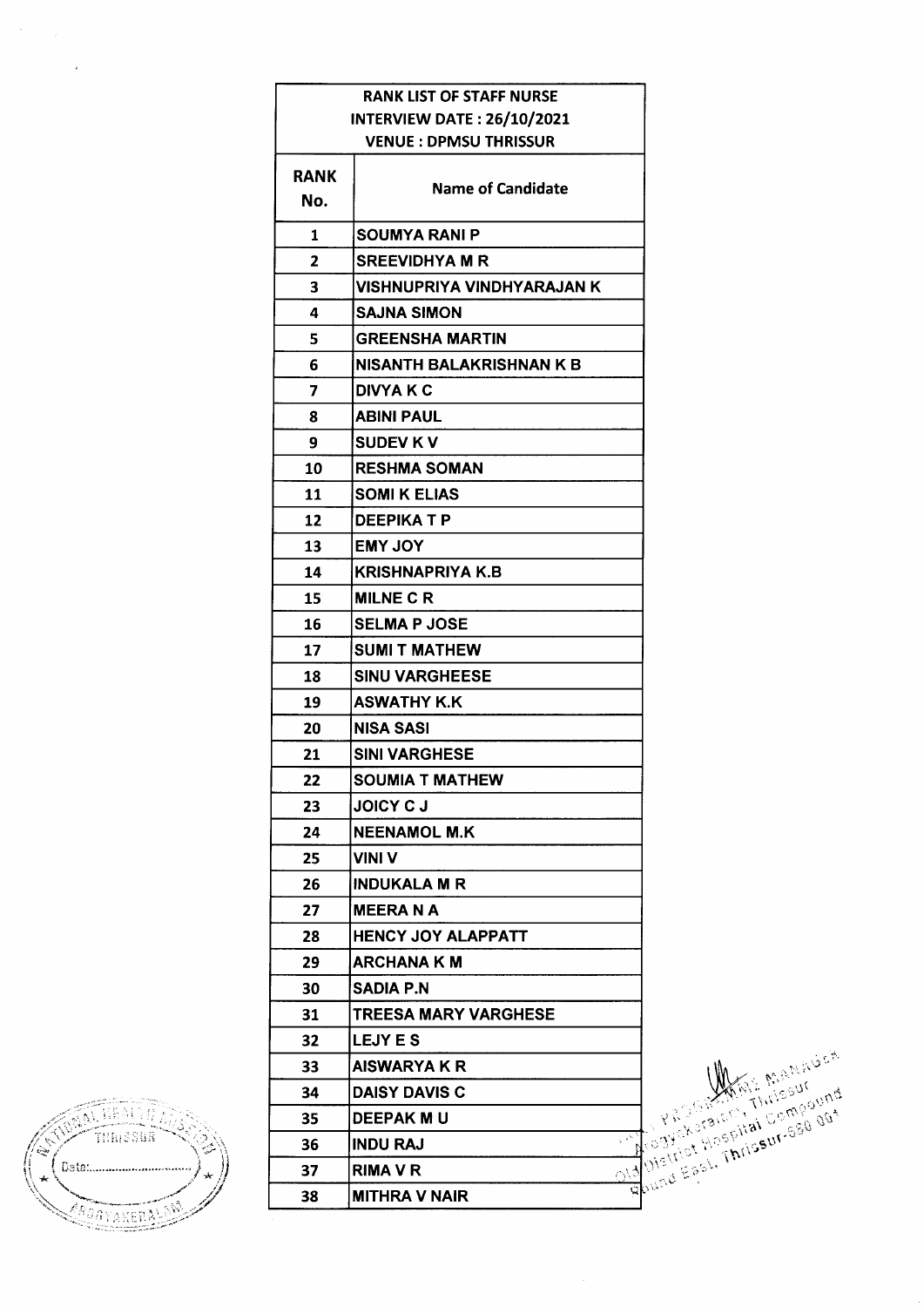|          |                    | <b>RANK LIST OF STAFF NURSE</b>                 |
|----------|--------------------|-------------------------------------------------|
|          |                    | <b>INTERVIEW DATE: 26/10/2021</b>               |
|          |                    | <b>VENUE: DPMSU THRISSUR</b>                    |
|          | <b>RANK</b><br>No. | <b>Name of Candidate</b>                        |
|          | 39                 | LINI CD                                         |
|          | 40                 | <b>JASEELA JABAR</b>                            |
|          | 41                 | <b>AMAL K.P</b>                                 |
|          | 42                 | <b>JUBY C JOB</b>                               |
|          | 43                 | <b>MONISHANM</b>                                |
|          | 44                 | <b>JINCY CHUNGATH</b>                           |
|          | 45                 | YOL ULNA                                        |
|          | 46                 | <b>VISHNU RAJAN</b>                             |
|          | 47                 | <b>ATHIRAKP</b>                                 |
|          | 48                 | <b>SAJANA K.R.</b>                              |
|          | 49                 | <b>RESHMA VINCE</b>                             |
|          | 50                 | <b>SHEEBA A</b>                                 |
|          | 51                 | <b>SOUMYAPV</b>                                 |
|          | 52                 | <b>SHIMI THOMAS K</b>                           |
|          | 53                 | <b>HIMAKP</b>                                   |
|          | 54                 | <b>ANUCA</b>                                    |
|          | 55                 | <b>SNEHA RAPAI</b>                              |
|          | 56                 | <b>ARSHAKJ</b>                                  |
|          | 57                 | <b>SHINITHA DASAN</b>                           |
|          | 58                 | <b>VINI PS</b>                                  |
|          | 59                 | <b>TESSY MOL</b>                                |
|          | 60                 | <b>YAHOL ANSAL</b>                              |
|          | 61                 | <b>PINKY DAS V</b>                              |
|          | 62                 | <b>RAJANA C S</b>                               |
|          | 63                 | <b>UNNIMAYA A U</b>                             |
|          | 64                 | <b>HALSA PY</b>                                 |
|          | 65                 | <b>DRISHYA PRAKASH.M</b>                        |
|          | 66                 | <b>REJI GEORGE</b>                              |
|          | 67                 | <b>BINIYA VARGHESE</b>                          |
|          | 68                 | <b>ANCY MARIA DAVIS</b>                         |
|          |                    |                                                 |
|          | 69                 | <b>SOMI MATHEW</b>                              |
|          | 70                 | <b>DITTA C DAVIS</b>                            |
|          | 71                 | <b>AISWARYAKS</b>                               |
|          | 72                 | SANILA A                                        |
|          | 73                 | <b>AKITHA PERINCHERY</b><br>$\mathcal{N}^{(k)}$ |
| THRISSER | 74                 | <b>AMURUTHU RAJ C</b>                           |
| Geto:    | 75                 | <b>RESHMA A S</b><br>$\mathbb{R}^{\mathsf{O}}$  |
|          | 76                 | <b>ABEENDRA K. C</b>                            |

**ANTIFACIA**  $\overline{\mathbf{C}}$ ð. Gete:............. ý. CONTRESS AND

 $\label{eq:2} \frac{1}{\sqrt{2}}\sum_{i=1}^n\frac{1}{\sqrt{2}}\sum_{i=1}^n\frac{1}{\sqrt{2}}\sum_{i=1}^n\frac{1}{\sqrt{2}}\sum_{i=1}^n\frac{1}{\sqrt{2}}\sum_{i=1}^n\frac{1}{\sqrt{2}}\sum_{i=1}^n\frac{1}{\sqrt{2}}\sum_{i=1}^n\frac{1}{\sqrt{2}}\sum_{i=1}^n\frac{1}{\sqrt{2}}\sum_{i=1}^n\frac{1}{\sqrt{2}}\sum_{i=1}^n\frac{1}{\sqrt{2}}\sum_{i=1}^n\frac{1$ 

 $\hat{\mathcal{A}}$ 

 $\mathcal{L}^{\text{max}}_{\text{max}}$ 

and Eest, Thriseurene and

 $\sim$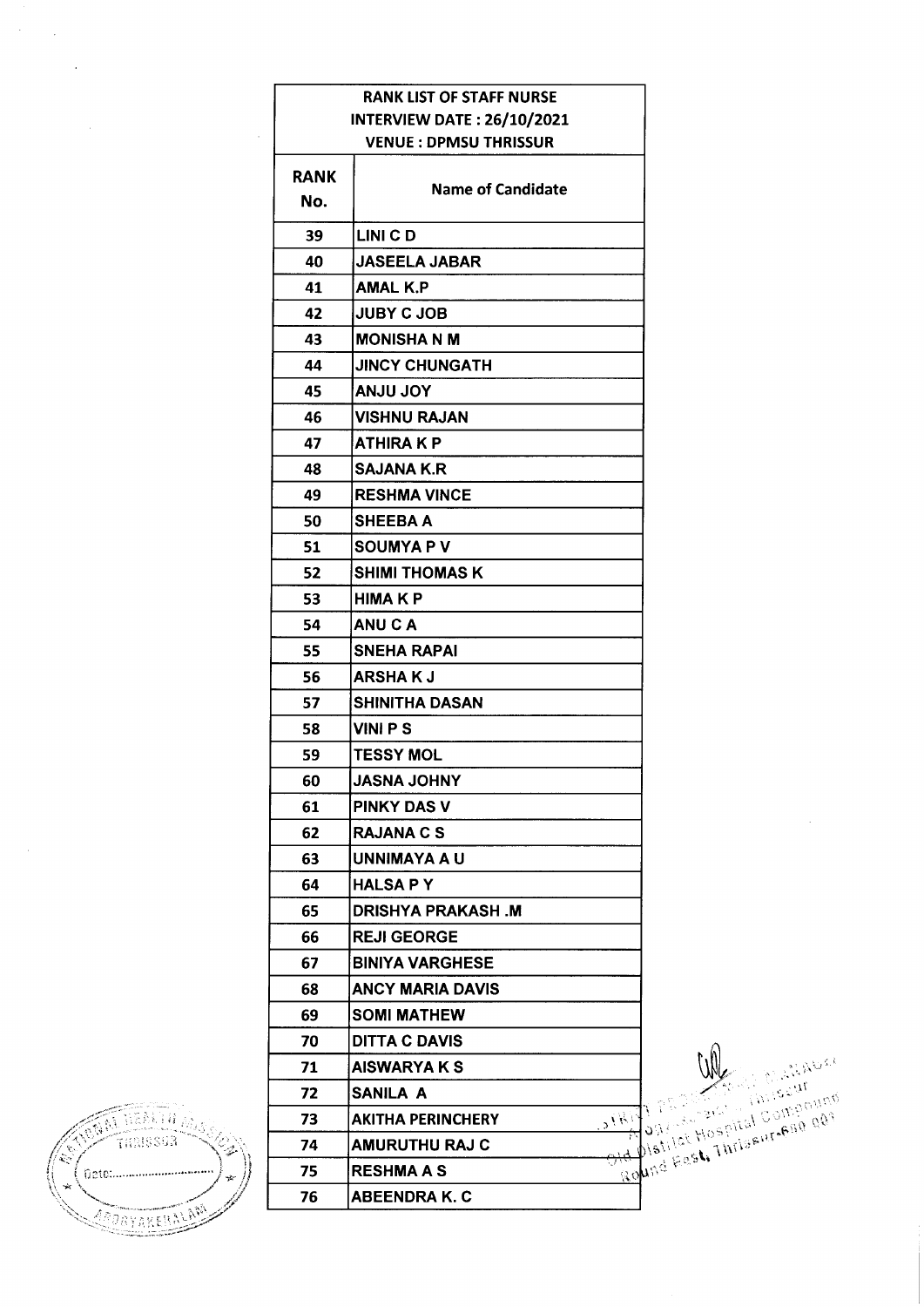|      | RANK LIST OF STAFF NURSE          |
|------|-----------------------------------|
|      | <b>INTERVIEW DATE: 26/10/2021</b> |
|      | <b>VENUE: DPMSU THRISSUR</b>      |
| RANK |                                   |
| No.  | <b>Name of Candidate</b>          |
| 77   | <b>DHANYA MOL N</b>               |
| 78   | <b>ALBEENA JOSE</b>               |
| 79   | <b>JITTA C P</b>                  |
| 80   | ATHIRA K A                        |
| 81   | <b>FEMINA M P</b>                 |
| 82   | <b>LAKSHMY T R</b>                |
| 83   | <b>DANIMOL C J</b>                |
| 84   | <b>KRISHNAKUMAR E G</b>           |
| 85   | DIJI C.F                          |
| 86   | <b>GREESHMA RAJU</b>              |
| 87   | <b>KRIBHA V G</b>                 |
| 88   | <b>SIJO JOHNSON</b>               |
| 89   | <b>SOJA C. T</b>                  |
| 90   | <b>ANI MARIA JOSE</b>             |
| 91   | <b>SENCY THATTIL</b>              |
| 92   | <b>ASHA JOSE</b>                  |
| 93   | <b>SMITHA SURENDRAN</b>           |
| 94   | <b>SAVITHA K.V</b>                |
| 95   | <b>SUMITHAKS</b>                  |
| 96   | <b>STELLA RAJU</b>                |
| 97   | <b>ALSEENA PAUL</b>               |
| 98   | <b>SONUKV</b>                     |
| 99   | VIDHYA M V                        |
| 100  | <b>DEEPA N V</b>                  |
| 101  | <b>REEMA C A</b>                  |
| 102  | <b>HIMATR</b>                     |
| 103  | <b>DENZIL JHON P</b>              |
| 104  | <b>ROSMY PIUS</b>                 |
| 105  | <b>SHERIN M V</b>                 |
| 106  | <b>BIJITHA N V</b>                |
| 107  | <b>JINCY YOHANNAN</b>             |
| 108  | <b>CEBY K P</b>                   |
| 109  | ANISHA C A                        |
| 110  | <b>SWAPNA K SOMAN</b>             |
| 111  | <b>ASHIK WILSON</b>               |
| 112  | <b>SNEHAKV</b>                    |
| 113  | KALPANA C D                       |
| 114  | <b>SMEENA MATHEW</b>              |



 $\mathcal{O}(\mathcal{E}^{\text{max}}_{\text{max}})$ 

 $\mathcal{L}_{\text{max}}$ 

I Cash Thrisput 630 gat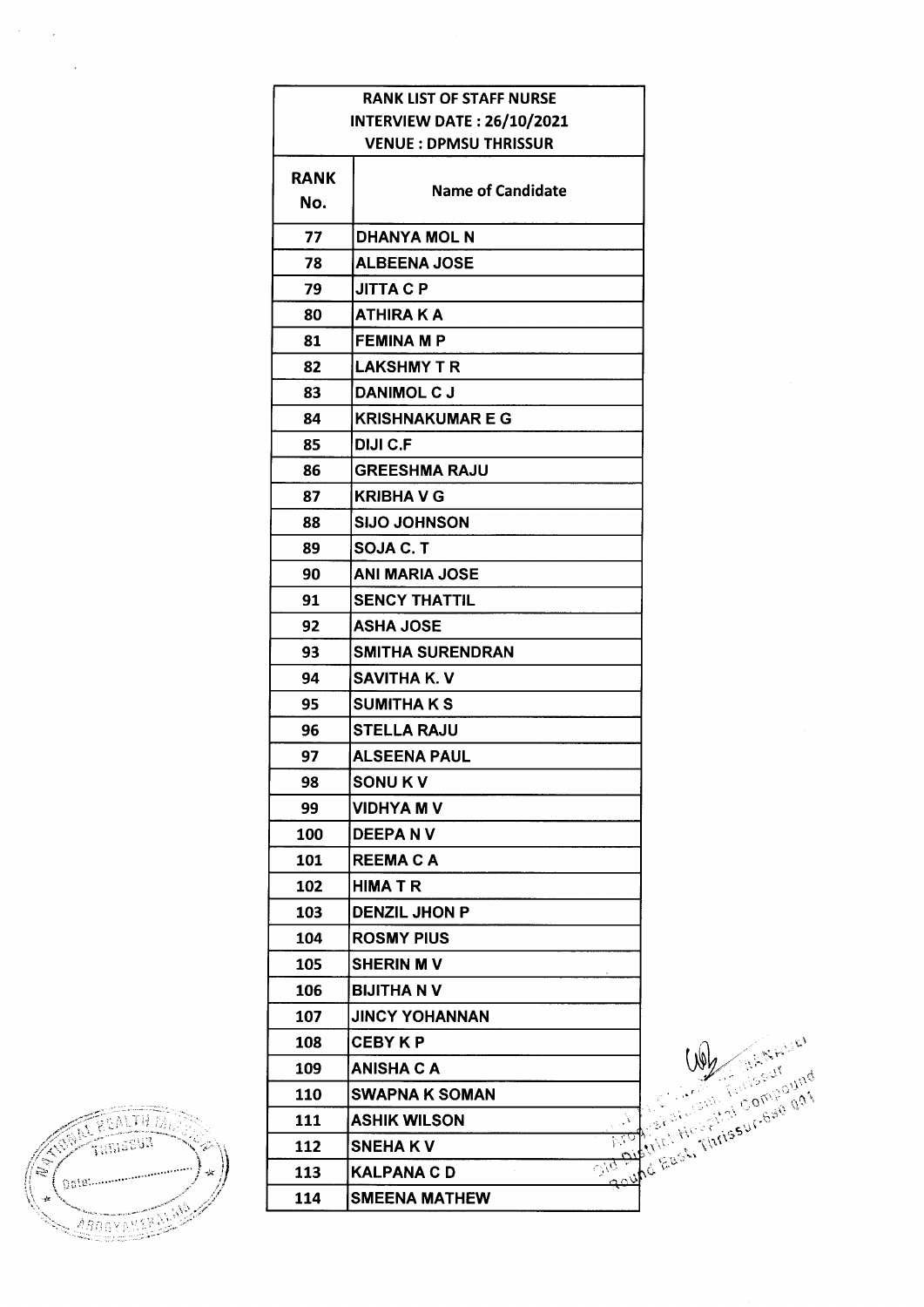|             | <b>RANK LIST OF STAFF NURSE</b>                   |
|-------------|---------------------------------------------------|
|             | <b>INTERVIEW DATE: 26/10/2021</b>                 |
|             | <b>VENUE: DPMSU THRISSUR</b>                      |
| <b>RANK</b> |                                                   |
| No.         | <b>Name of Candidate</b>                          |
| 115         | <b>DHANYA K S</b>                                 |
| 116         | <b>SARANYA P S</b>                                |
| 117         | <b>SMARTY C THOMAS</b>                            |
| 118         | <b>STENCY DEVASSY</b>                             |
| 119         | PRASEETHA C THANKAPPAN                            |
| 120         | <b>LIYA MOL BABY</b>                              |
| 121         | <b>SHELLY N B</b>                                 |
| 122         | <b>DELNACD</b>                                    |
| 123         | SIMY P.V                                          |
| 124         | <b>SIJIP</b> .V                                   |
| 125         | <b>REMYA CHERIYAN</b>                             |
| 126         | <b>SIBY BABY</b>                                  |
| 127         | VINYA P R                                         |
| 128         | <b>VINEETHA AP</b>                                |
| 129         | <b>AISWARYA N M</b>                               |
| 130         | <b>ASWATHI MOHAN</b>                              |
| 131         | <b>ABIYA K RAJU</b>                               |
| 132         | <b>GOPIKA SHAJEER</b>                             |
| 133         | <b>MEGHA MOHAN K M</b>                            |
| 134         | <b>LINI ISSAC</b>                                 |
| 135         | VIJI K J                                          |
| 136         | ATHIRA C J                                        |
| 137         | <b>BINCY JOSE</b>                                 |
| 138         | <b>SANDHYA JOY</b>                                |
| 139         | <b>SHIJIL CF</b>                                  |
| 140         | <b>ROSMY V V</b>                                  |
| 141         | <b>ARYA MOL P.S</b>                               |
| 142         | <b>APARNA P.R</b>                                 |
| 143         | <b>ANJUKT</b>                                     |
| 144         | <b>JISHA M J</b>                                  |
| 145         | <b>DECEY JACOB (DECEY)</b>                        |
| 146         | <b>LINCY K DAVIS</b>                              |
| 147         | <b>NISHA P.A</b>                                  |
| 148         | <b>NIMISHA C T</b>                                |
| 149         | <b>RESMIR</b>                                     |
| 150         | <b>ROSPHY XAVIER</b>                              |
| 151         | ISTRICT PROTRAIGHT - Compo<br><b>REEJA JOHN P</b> |
| 152         | Ald District Wospital Compound<br><b>FEBY C.F</b> |



 $\mathcal{O}(\mathcal{E}^{\mathcal{E}}_{\mathcal{E}})$  ,  $\mathcal{E}^{\mathcal{E}}_{\mathcal{E}}$ 

 $\sim 12$ 

acund R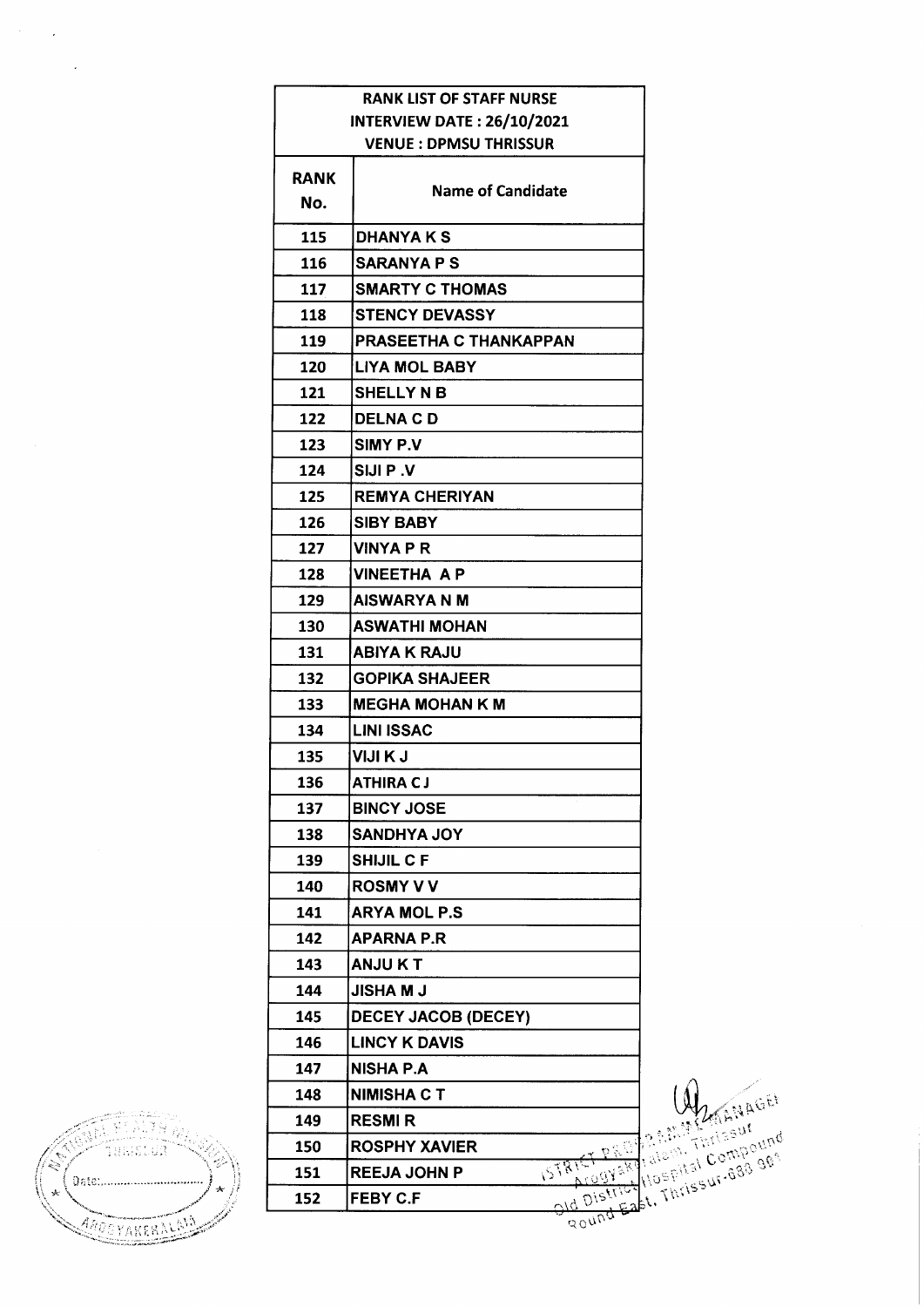| <b>RANK LIST OF STAFF NURSE</b> |                                   |                                                         |
|---------------------------------|-----------------------------------|---------------------------------------------------------|
|                                 | <b>INTERVIEW DATE: 26/10/2021</b> |                                                         |
|                                 | <b>VENUE : DPMSU THRISSUR</b>     |                                                         |
| <b>RANK</b>                     |                                   |                                                         |
| No.                             | <b>Name of Candidate</b>          |                                                         |
| 153                             | <b>ANJU BABU</b>                  |                                                         |
| 154                             | LISMA MS                          |                                                         |
| 155                             | <b>MARIYA E B</b>                 |                                                         |
| 156                             | <b>SIJIPV</b>                     |                                                         |
| 157                             | <b>SOUMYA JOSE K</b>              |                                                         |
| 158                             | <b>NEESHMA MOHAN</b>              |                                                         |
| 159                             | <b>SUJITHA RAJAN</b>              |                                                         |
| 160                             | <b>ANUTP</b>                      |                                                         |
| 161                             | <b>JISHNA KU</b>                  |                                                         |
| 162                             | <b>SEBY BABY</b>                  |                                                         |
| 163                             | <b>LINCY VARGHESE M</b>           |                                                         |
| 164                             | <b>NIMMY YACOB</b>                |                                                         |
| 165                             | <b>LT ULIAN</b>                   |                                                         |
| 166                             | ATHIRA MOHAN V                    |                                                         |
| 167                             | <b>ALEX RAPPAI</b>                |                                                         |
| 168                             | <b>SOUMYAPG</b>                   |                                                         |
| 169                             | <b>SIMI THOMAS</b>                |                                                         |
| 170                             | <b>SHALI DAVIS</b>                |                                                         |
| 171                             | <b>SHEEBA SHAJI</b>               |                                                         |
| 172                             | <b>RITTY R VARGHESE</b>           |                                                         |
| 173                             | <b>NEETHU A K</b>                 |                                                         |
| 174                             | <b>JASNA HAMSA</b>                |                                                         |
| 175                             | <b>NIMA RAGHAVAN</b>              |                                                         |
| 176                             | MARIYA P V                        |                                                         |
| 177                             | <b>VIDHYARAJ O R</b>              |                                                         |
| 178                             | TINY C.K                          |                                                         |
| 179                             | <b>RINCY CJ</b>                   |                                                         |
| 180                             | <b>VISHAL V A</b>                 |                                                         |
| 181                             | JOICY JOSEPH                      |                                                         |
| 182                             | <b>VINCY VARGHESE</b>             |                                                         |
| 183                             | <b>SAJANA SHAJU</b>               |                                                         |
| 184                             | SWAPNA JOY                        |                                                         |
| 185                             | JISMI SKARIA                      |                                                         |
| 186                             | <b>SWATHY E B</b>                 |                                                         |
| 187                             | <b>GLINDA JOSE</b>                |                                                         |
| 188                             | HARITHA SIVADAS A S               |                                                         |
| 189                             | <b>ASWINI R</b>                   | - 55                                                    |
| 190                             | <b>BLESSY P LASAR</b>             | $\overline{\omega^{\prime\alpha}}$<br>$\sigma_{\alpha}$ |

Last. Thriseur. Gan der Kask der Kask der Kask der Grand der Kask der Kask der Kask der Kask der Kask der Kask<br>Einer Schultzeit dem Grand der Kask der Kask der Kask der Kask der Kask der Kask der Kask der Kask der Kask de<br>



 $\mathcal{L}(\mathcal{L})$  and  $\mathcal{L}(\mathcal{L})$ 

 $\mathcal{L}^{\text{max}}_{\text{max}}$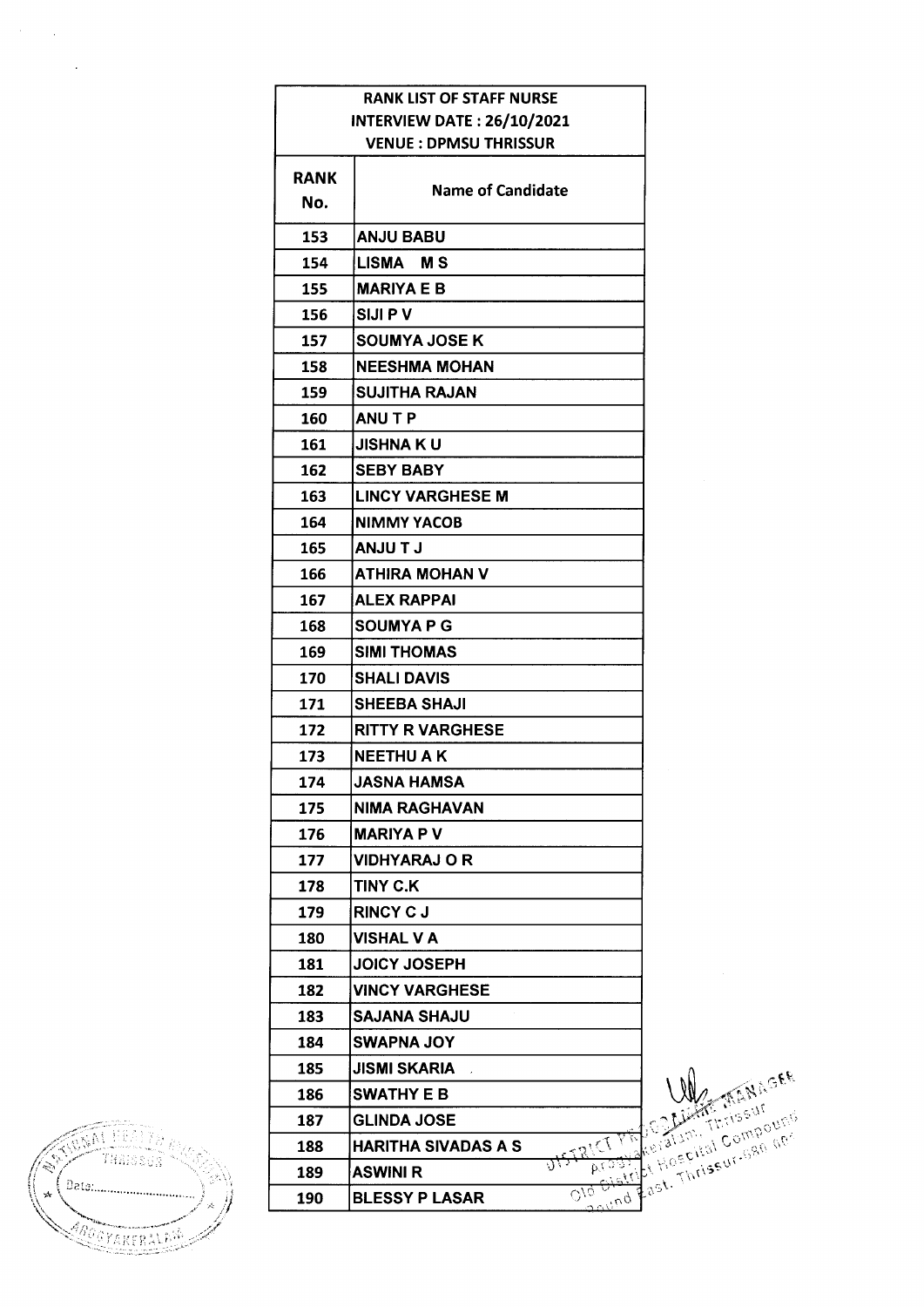|             | <b>RANK LIST OF STAFF NURSE</b>      |
|-------------|--------------------------------------|
|             | <b>INTERVIEW DATE: 26/10/2021</b>    |
|             | <b>VENUE : DPMSU THRISSUR</b>        |
| <b>RANK</b> |                                      |
| No.         | <b>Name of Candidate</b>             |
| 191         | NEETHU CHANDRAN                      |
| 192         | <b>FINCY FRANCIS K</b>               |
| 193         | <b>JISHA SEBASTIN</b>                |
| 194         | <b>VIDHYA K M</b>                    |
| 195         | SINCY K.O                            |
| 196         | <b>GINSON A J</b>                    |
| 197         | SUDHINA THILAKAN                     |
| 198         | <b>RENCY MATHEW</b>                  |
| 199         | <b>BAVYA BALAKRISHNAN</b>            |
| 200         | <b>JINI JAMES</b>                    |
| 201         | <b>SHIJIPR</b>                       |
| 202         | <b>MAYA UNNIKRISHNAN</b>             |
| 203         | <b>SMITHA VARGHESE</b>               |
| 204         | DHEESHNA MOL K.A                     |
| 205         | <b>PRABHA K ANTO</b>                 |
| 206         | <b>SARITHA OV</b>                    |
| 207         | <b>JINCYMOL O B</b>                  |
| 208         | <b>VINI VARGHESE</b>                 |
| 209         | <b>RINITHA MK</b>                    |
| 210         | <b>ALEENA VARGHESE</b>               |
| 211         | <b>DAISY MATHAI</b>                  |
| 212         | <b>KEERTHANA.K.K</b>                 |
| 213         | <b>ARDHRA K JAMES</b>                |
| 214         | <b>SUJATHA MOL JOSEPH</b>            |
| 215         | <b>LOVEJI M T</b>                    |
| 216         | <b>DELPHY DAVIS C</b>                |
| 217         | <b>MERCY V</b>                       |
| 218         | <b>JOMY JOSEPH P J</b>               |
| 219         | <b>JINU EAPEN</b>                    |
| 220         | <b>JULINA ROSS</b>                   |
| 221         | SHILPA RIYAZ                         |
| 222         | <b>CHRISTEENA JOSEPH</b>             |
| 223         | <b>GEEVA .R</b>                      |
| 224         | <b>SHYNY SKARIA</b>                  |
| 225         | <b>NEETHU P</b>                      |
| 226         | <b>ARYAES</b>                        |
| 227         | $^{2}$ 074<br><b>LEENA K PAULOSE</b> |
| 228         | 019 Die<br>GINI KURIAN               |

Old District Hospital Compound

án hai v Tunnsiye ٥ Date ...............  $\hat{\mathbf{x}}$ .<br>Se ABORVAIKERALAM

 $\label{eq:2} \frac{1}{\sqrt{2}}\int_{0}^{\infty}\frac{d\mu}{\lambda} \left(\frac{d\mu}{\lambda}\right)^2\frac{d\mu}{\lambda} \,d\mu\,,$ 

 $\sim$   $\epsilon$